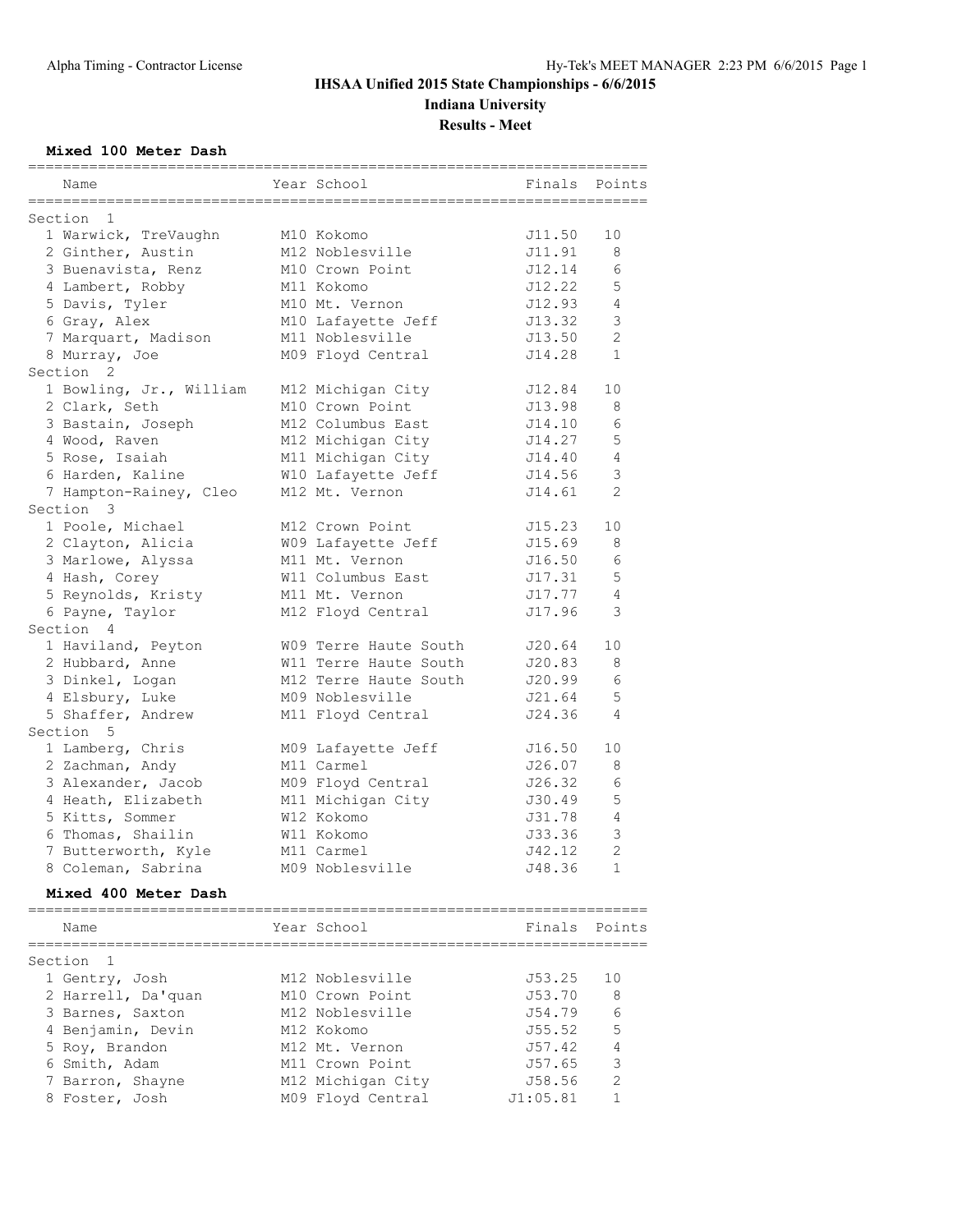# **IHSAA Unified 2015 State Championships - 6/6/2015 Indiana University**

# **Results - Meet**

### **....Mixed 400 Meter Dash**

Section 2

| Section<br>2          |                                                                                                                                                                                                                                                                                                                                                                                                 |                            |                                                                                                                                                                                                                                                                                                                                                                                                                                                                                                    |                                                                                                                                                                                                                            |
|-----------------------|-------------------------------------------------------------------------------------------------------------------------------------------------------------------------------------------------------------------------------------------------------------------------------------------------------------------------------------------------------------------------------------------------|----------------------------|----------------------------------------------------------------------------------------------------------------------------------------------------------------------------------------------------------------------------------------------------------------------------------------------------------------------------------------------------------------------------------------------------------------------------------------------------------------------------------------------------|----------------------------------------------------------------------------------------------------------------------------------------------------------------------------------------------------------------------------|
| 1 Ilicic, Sergei      |                                                                                                                                                                                                                                                                                                                                                                                                 |                            | J1:05.02                                                                                                                                                                                                                                                                                                                                                                                                                                                                                           | 10                                                                                                                                                                                                                         |
| 2 Murray, Joe         |                                                                                                                                                                                                                                                                                                                                                                                                 |                            | J1:05.39                                                                                                                                                                                                                                                                                                                                                                                                                                                                                           | 8                                                                                                                                                                                                                          |
| 3 Brown, Robert       |                                                                                                                                                                                                                                                                                                                                                                                                 |                            | J1:05.47                                                                                                                                                                                                                                                                                                                                                                                                                                                                                           | 6                                                                                                                                                                                                                          |
| 4 Kuhnel, Bradley     |                                                                                                                                                                                                                                                                                                                                                                                                 |                            | J1:14.90                                                                                                                                                                                                                                                                                                                                                                                                                                                                                           | 5                                                                                                                                                                                                                          |
| 5 Johnson, Tyreek     |                                                                                                                                                                                                                                                                                                                                                                                                 |                            | J1:17.30                                                                                                                                                                                                                                                                                                                                                                                                                                                                                           | $\overline{4}$                                                                                                                                                                                                             |
| 6 McInteer, Kenton    |                                                                                                                                                                                                                                                                                                                                                                                                 |                            | J1:34.24                                                                                                                                                                                                                                                                                                                                                                                                                                                                                           | 3                                                                                                                                                                                                                          |
| Section 3             |                                                                                                                                                                                                                                                                                                                                                                                                 |                            |                                                                                                                                                                                                                                                                                                                                                                                                                                                                                                    |                                                                                                                                                                                                                            |
| 1 Seymour, Lexi       |                                                                                                                                                                                                                                                                                                                                                                                                 |                            | J1:15.61                                                                                                                                                                                                                                                                                                                                                                                                                                                                                           | 10                                                                                                                                                                                                                         |
| 2 Diceston, Aaron     |                                                                                                                                                                                                                                                                                                                                                                                                 |                            | J1:16.30                                                                                                                                                                                                                                                                                                                                                                                                                                                                                           | 8                                                                                                                                                                                                                          |
|                       |                                                                                                                                                                                                                                                                                                                                                                                                 |                            | J1:17.02                                                                                                                                                                                                                                                                                                                                                                                                                                                                                           | 6                                                                                                                                                                                                                          |
| 4 Powers, Claire      |                                                                                                                                                                                                                                                                                                                                                                                                 |                            | J1:18.90                                                                                                                                                                                                                                                                                                                                                                                                                                                                                           | 5                                                                                                                                                                                                                          |
| 5 Gottman, Forrest    |                                                                                                                                                                                                                                                                                                                                                                                                 |                            | J1:21.19                                                                                                                                                                                                                                                                                                                                                                                                                                                                                           | 4                                                                                                                                                                                                                          |
| 6 Cleveland, Chris    |                                                                                                                                                                                                                                                                                                                                                                                                 |                            | J1:23.17                                                                                                                                                                                                                                                                                                                                                                                                                                                                                           | 3                                                                                                                                                                                                                          |
| 7 Bonar, Mitch        |                                                                                                                                                                                                                                                                                                                                                                                                 |                            | J1:28.98                                                                                                                                                                                                                                                                                                                                                                                                                                                                                           | $\overline{2}$                                                                                                                                                                                                             |
| 8 Knorr, Natalie      |                                                                                                                                                                                                                                                                                                                                                                                                 |                            |                                                                                                                                                                                                                                                                                                                                                                                                                                                                                                    | $\mathbf{1}$                                                                                                                                                                                                               |
| Section 4             |                                                                                                                                                                                                                                                                                                                                                                                                 |                            |                                                                                                                                                                                                                                                                                                                                                                                                                                                                                                    |                                                                                                                                                                                                                            |
| 1 Redman, Christian   |                                                                                                                                                                                                                                                                                                                                                                                                 |                            |                                                                                                                                                                                                                                                                                                                                                                                                                                                                                                    | 10                                                                                                                                                                                                                         |
| 2 Hipsher, Sara       |                                                                                                                                                                                                                                                                                                                                                                                                 |                            | J1:21.18                                                                                                                                                                                                                                                                                                                                                                                                                                                                                           | 8                                                                                                                                                                                                                          |
|                       |                                                                                                                                                                                                                                                                                                                                                                                                 |                            | J1:31.69                                                                                                                                                                                                                                                                                                                                                                                                                                                                                           | 6                                                                                                                                                                                                                          |
|                       |                                                                                                                                                                                                                                                                                                                                                                                                 |                            | J1:33.13                                                                                                                                                                                                                                                                                                                                                                                                                                                                                           | 5                                                                                                                                                                                                                          |
|                       |                                                                                                                                                                                                                                                                                                                                                                                                 |                            | J1:33.67                                                                                                                                                                                                                                                                                                                                                                                                                                                                                           | 4                                                                                                                                                                                                                          |
|                       |                                                                                                                                                                                                                                                                                                                                                                                                 |                            | J1:35.70                                                                                                                                                                                                                                                                                                                                                                                                                                                                                           | 3                                                                                                                                                                                                                          |
|                       |                                                                                                                                                                                                                                                                                                                                                                                                 |                            |                                                                                                                                                                                                                                                                                                                                                                                                                                                                                                    |                                                                                                                                                                                                                            |
|                       |                                                                                                                                                                                                                                                                                                                                                                                                 |                            | J1:31.15                                                                                                                                                                                                                                                                                                                                                                                                                                                                                           | 10                                                                                                                                                                                                                         |
|                       |                                                                                                                                                                                                                                                                                                                                                                                                 |                            |                                                                                                                                                                                                                                                                                                                                                                                                                                                                                                    | 8                                                                                                                                                                                                                          |
|                       |                                                                                                                                                                                                                                                                                                                                                                                                 |                            | J1:57.55                                                                                                                                                                                                                                                                                                                                                                                                                                                                                           | 6                                                                                                                                                                                                                          |
|                       |                                                                                                                                                                                                                                                                                                                                                                                                 |                            | J2:02.53                                                                                                                                                                                                                                                                                                                                                                                                                                                                                           | 5                                                                                                                                                                                                                          |
|                       |                                                                                                                                                                                                                                                                                                                                                                                                 |                            | J2:37.00                                                                                                                                                                                                                                                                                                                                                                                                                                                                                           | $\overline{4}$                                                                                                                                                                                                             |
|                       |                                                                                                                                                                                                                                                                                                                                                                                                 |                            |                                                                                                                                                                                                                                                                                                                                                                                                                                                                                                    |                                                                                                                                                                                                                            |
|                       |                                                                                                                                                                                                                                                                                                                                                                                                 |                            |                                                                                                                                                                                                                                                                                                                                                                                                                                                                                                    |                                                                                                                                                                                                                            |
|                       |                                                                                                                                                                                                                                                                                                                                                                                                 |                            |                                                                                                                                                                                                                                                                                                                                                                                                                                                                                                    |                                                                                                                                                                                                                            |
|                       |                                                                                                                                                                                                                                                                                                                                                                                                 |                            |                                                                                                                                                                                                                                                                                                                                                                                                                                                                                                    |                                                                                                                                                                                                                            |
| Section 1             |                                                                                                                                                                                                                                                                                                                                                                                                 |                            |                                                                                                                                                                                                                                                                                                                                                                                                                                                                                                    |                                                                                                                                                                                                                            |
| 1 Crown Point 'A'     |                                                                                                                                                                                                                                                                                                                                                                                                 |                            | J54.78                                                                                                                                                                                                                                                                                                                                                                                                                                                                                             | 10                                                                                                                                                                                                                         |
|                       |                                                                                                                                                                                                                                                                                                                                                                                                 |                            |                                                                                                                                                                                                                                                                                                                                                                                                                                                                                                    |                                                                                                                                                                                                                            |
|                       |                                                                                                                                                                                                                                                                                                                                                                                                 |                            |                                                                                                                                                                                                                                                                                                                                                                                                                                                                                                    |                                                                                                                                                                                                                            |
|                       |                                                                                                                                                                                                                                                                                                                                                                                                 |                            | J58.56                                                                                                                                                                                                                                                                                                                                                                                                                                                                                             | 8                                                                                                                                                                                                                          |
|                       |                                                                                                                                                                                                                                                                                                                                                                                                 |                            |                                                                                                                                                                                                                                                                                                                                                                                                                                                                                                    |                                                                                                                                                                                                                            |
|                       |                                                                                                                                                                                                                                                                                                                                                                                                 |                            |                                                                                                                                                                                                                                                                                                                                                                                                                                                                                                    |                                                                                                                                                                                                                            |
| 3 Mt. Vernon 'A'      |                                                                                                                                                                                                                                                                                                                                                                                                 |                            | J59.76                                                                                                                                                                                                                                                                                                                                                                                                                                                                                             | 6                                                                                                                                                                                                                          |
|                       |                                                                                                                                                                                                                                                                                                                                                                                                 |                            |                                                                                                                                                                                                                                                                                                                                                                                                                                                                                                    |                                                                                                                                                                                                                            |
|                       |                                                                                                                                                                                                                                                                                                                                                                                                 |                            |                                                                                                                                                                                                                                                                                                                                                                                                                                                                                                    |                                                                                                                                                                                                                            |
| 4 Noblesville 'A'     |                                                                                                                                                                                                                                                                                                                                                                                                 |                            | J1:00.90                                                                                                                                                                                                                                                                                                                                                                                                                                                                                           | 5                                                                                                                                                                                                                          |
| 1) Derksen, Maggie 10 |                                                                                                                                                                                                                                                                                                                                                                                                 |                            |                                                                                                                                                                                                                                                                                                                                                                                                                                                                                                    |                                                                                                                                                                                                                            |
|                       | 3 Brummett, Michael<br>3 O'Keefe, Abbie<br>4 Gibson, Syrus<br>5 Rightsell, Ranae<br>6 Newberry, Dakota<br>Section 5<br>1 Amet, Parker<br>2 Horner, Kary<br>3 Lamon, Jamie<br>4 Miller, Andrew<br>5 Barkes, Courtney<br>Mixed 4x100 Meter Relay<br>School<br>1) Poole, Michael 12<br>3) Jones, Tyler 09<br>2 Michigan City 'A'<br>1) Wood, Raven 12<br>3) Pawlak, Kasey 12<br>1) Pate, Collin 10 | 3) Hampton-Rainey, Cleo 12 | M12 Noblesville<br>M09 Floyd Central<br>M11 Lafayette Jeff<br>M12 Michigan City<br>M11 Terre Haute South<br>M12 Columbus East<br>W09 Lafayette Jeff<br>M09 Kokomo<br>M12 Lafayette Jeff<br>M12 Michigan City<br>M10 Mt. Vernon<br>M10 Mt. Vernon<br>M12 Noblesville<br>W09 Columbus East<br>M09 Crown Point<br>W10 Lafayette Jeff<br>W10 Kokomo<br>M10 Carmel<br>M12 Michigan City<br>M09 Floyd Central<br>M11 Carmel<br>W10 Columbus East<br>M12 Floyd Central<br>M11 Kokomo<br>W11 Columbus East | J1:31.34<br>J1:17.52<br>J1:47.31<br>Finals Points<br>2) Harrell, Da'quan 10<br>4) Loney, Brandon 10<br>2) Kuhnel, Bradley 12<br>4) Rose, Isaiah 11<br>2) Roy, Dillon 11<br>4) Weilbrenner, Ellie 12<br>2) Rindler, Josh 12 |

| 1) Pate, Collin 10 |                                                                                                                                                                                                                                                                              |             |                                                                                                                                                                                                       |
|--------------------|------------------------------------------------------------------------------------------------------------------------------------------------------------------------------------------------------------------------------------------------------------------------------|-------------|-------------------------------------------------------------------------------------------------------------------------------------------------------------------------------------------------------|
|                    |                                                                                                                                                                                                                                                                              |             |                                                                                                                                                                                                       |
|                    |                                                                                                                                                                                                                                                                              | J1:00.90 5  |                                                                                                                                                                                                       |
|                    |                                                                                                                                                                                                                                                                              |             |                                                                                                                                                                                                       |
|                    |                                                                                                                                                                                                                                                                              |             |                                                                                                                                                                                                       |
|                    |                                                                                                                                                                                                                                                                              |             |                                                                                                                                                                                                       |
|                    |                                                                                                                                                                                                                                                                              | J1:05.53 10 |                                                                                                                                                                                                       |
|                    |                                                                                                                                                                                                                                                                              |             |                                                                                                                                                                                                       |
|                    |                                                                                                                                                                                                                                                                              |             |                                                                                                                                                                                                       |
|                    |                                                                                                                                                                                                                                                                              | J1:12.66    | $_{\rm 8}$                                                                                                                                                                                            |
|                    |                                                                                                                                                                                                                                                                              |             |                                                                                                                                                                                                       |
|                    |                                                                                                                                                                                                                                                                              |             |                                                                                                                                                                                                       |
|                    |                                                                                                                                                                                                                                                                              | J1:18.46    | 6                                                                                                                                                                                                     |
|                    | 3) Hampton-Rainey, Cleo 12<br>4 Noblesville 'A'<br>1) Derksen, Maggie 10<br>3) Heinzman, Eric 11<br>ection 2<br>1 Kokomo 'A'<br>1) Bubner, David 10<br>3) Diceston, Aaron 09<br>2 Columbus East 'A'<br>1) Bastian, Jennifer 09<br>3) Rohlfs, Ella 11<br>3 Lafayette Jeff 'A' |             | 2) Roy, Dillon 11<br>4) Weilbrenner, Ellie 12<br>2) Rindler, Josh 12<br>4) Vittorio, Christian 12<br>2) Burton, Grace 11<br>4) Estep, Jessica 10<br>2) Perdue, Kevin 11<br>4) Winters, Christopher 12 |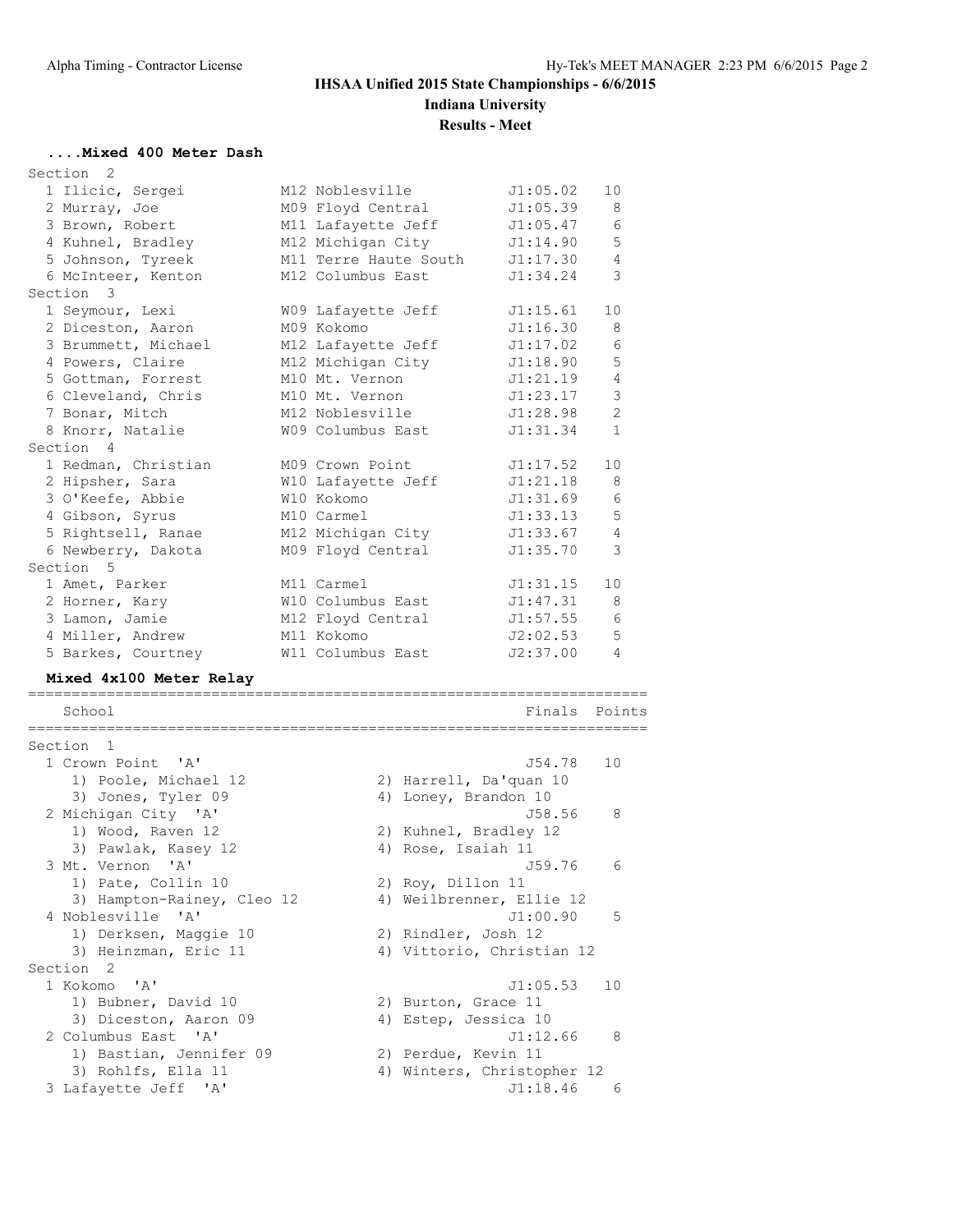# **IHSAA Unified 2015 State Championships - 6/6/2015**

**Indiana University Results - Meet**

## **....Mixed 4x100 Meter Relay**

| 1) Hipsher, Sara 10    | 2) Martin, Sierra 10       |
|------------------------|----------------------------|
| 3) Mueller, Sylvia 10  | 4) McCalment, Mathew 11    |
| 4 Floyd Central 'A'    | J1:21.34<br>- 5            |
| 1) Engle, Courtney 11  | 2) Foster, Erin 11         |
| 3) Melton, Hannah 09   | 4) Morgan, Quinn 09        |
| 5 Carmel 'A'           | J1:24.36<br>$\overline{4}$ |
| 1) Carlson, Ryan 12    | 2) Husain, Alina 09        |
| 3) Linville, Rachel 11 | 4) Speck, Stephanie 12     |

### **Mixed Long Jump**

| Name                     | ------------<br>Year School | Finals        | Points         |
|--------------------------|-----------------------------|---------------|----------------|
|                          |                             |               |                |
| Flight 1                 |                             |               |                |
| 1 Gray, Jeron            | M11 Kokomo                  | $J19 - 00.25$ | 10             |
| 2 Beard, Brevin          | M10 Kokomo                  | $J18 - 09.50$ | 8              |
| 3 Rindler, Josh          | M12 Noblesville             | $J16 - 05.50$ | 6              |
| 4 Raymer, Caleb          | M11 Michigan City           | $J15 - 10.25$ | 5              |
| 5 Roy, Dillon            | M11 Mt. Vernon              | $J15 - 09.00$ | 4              |
| 6 Puttman, Gabe          | M11 Kokomo                  | $J14 - 08.50$ | 3              |
| 7 Foster, Josh           | M09 Floyd Central           | $J13 - 03.00$ | $\overline{2}$ |
| 8 Buenavista, Renz       | M10 Crown Point             | $J13 - 00.25$ | $\mathbf{1}$   |
| Flight 2                 |                             |               |                |
| 1 Nash, Cody             | MO Terre Haute South        | $J16 - 11.00$ | 10             |
| 2 Gray, Alex             | M10 Lafayette Jeff          | $J14 - 01.75$ | 8              |
| 3 Sanders, Josie         | M10 Noblesville             | $J13 - 02.00$ | 6              |
| 4 Loney, Brandon         | M10 Crown Point             | J12-10.25     | 5              |
| 5 Edmond, Tariq          | M10 Noblesville             | $J12 - 01.00$ | 4              |
| 6 Wroblewski, Margaret   | M11 Michigan City           | $J11 - 10.00$ | 3              |
| Flight 3                 |                             |               |                |
| 1 Brown, Robert          | M11 Lafayette Jeff          | $J12 - 00.50$ | 10             |
| 2 Foster, Erin           | M11 Floyd Central           | $J11 - 08.00$ | 8              |
| 3 Qiao, Nyssa            | M09 Carmel                  | $J10-10.25$   | 6              |
| 4 Weilbrenner, Ellie     | M12 Mt. Vernon              | $J10-07.75$   | 5              |
| 5 Marlowe, Alyssa        | M11 Mt. Vernon              | J9-10.00      | 4              |
| 6 Seymour, Lexi          | W09 Lafayette Jeff          | $J9 - 01.00$  | 3              |
| 7 Redman, Christian      | M09 Crown Point             | $J7 - 09.00$  | $\overline{2}$ |
| 8 Mack, William          | M09 Michigan City           | $J7-08.00$    | $\mathbf{1}$   |
| $\overline{4}$<br>Flight |                             |               |                |
| 1 Rohlfs, Ella           | W11 Columbus East           | $J10-03.50$   | 10             |
| 2 Hardin, Carissa        | M09 Mt. Vernon              | $J8 - 10.50$  | 8              |
| 3 Soto, Jared            | M12 Columbus East           | $J8 - 07.00$  | 6              |
| 4 Feil, Dylan            | M09 Noblesville             | $J8 - 04.50$  | 5              |
| 5 Brummett, Michael      | M12 Lafayette Jeff          | $J7 - 06.50$  | $\overline{4}$ |
| 6 Hovis, Cody            | M10 Kokomo                  | J6-08.00      | $\mathcal{S}$  |
| 7 Gibson, Syrus          | M10 Carmel                  | $J1 - 00.00$  | $\overline{2}$ |
| Flight<br>5              |                             |               |                |
| 1 Newberry, Dakota       | M09 Floyd Central           | J7-09.50      | 10             |
| 2 Johnson, Dareal        | M09 Terre Haute South       | $J6 - 09.75$  | 8              |
| 3 Fasano, Caitlin        | M11 Crown Point             | $J5 - 11.00$  | 6              |
| 4 Chavez, Cruz           | M12 Michigan City           | $J4 - 02.25$  | 5              |
| 5 Kampenga, Marshall     | M12 Carmel                  | $J2 - 02.00$  | $\overline{4}$ |
| 6 Peters, Nick           | M09 Terre Haute South       | $J1 - 01.50$  | 3              |